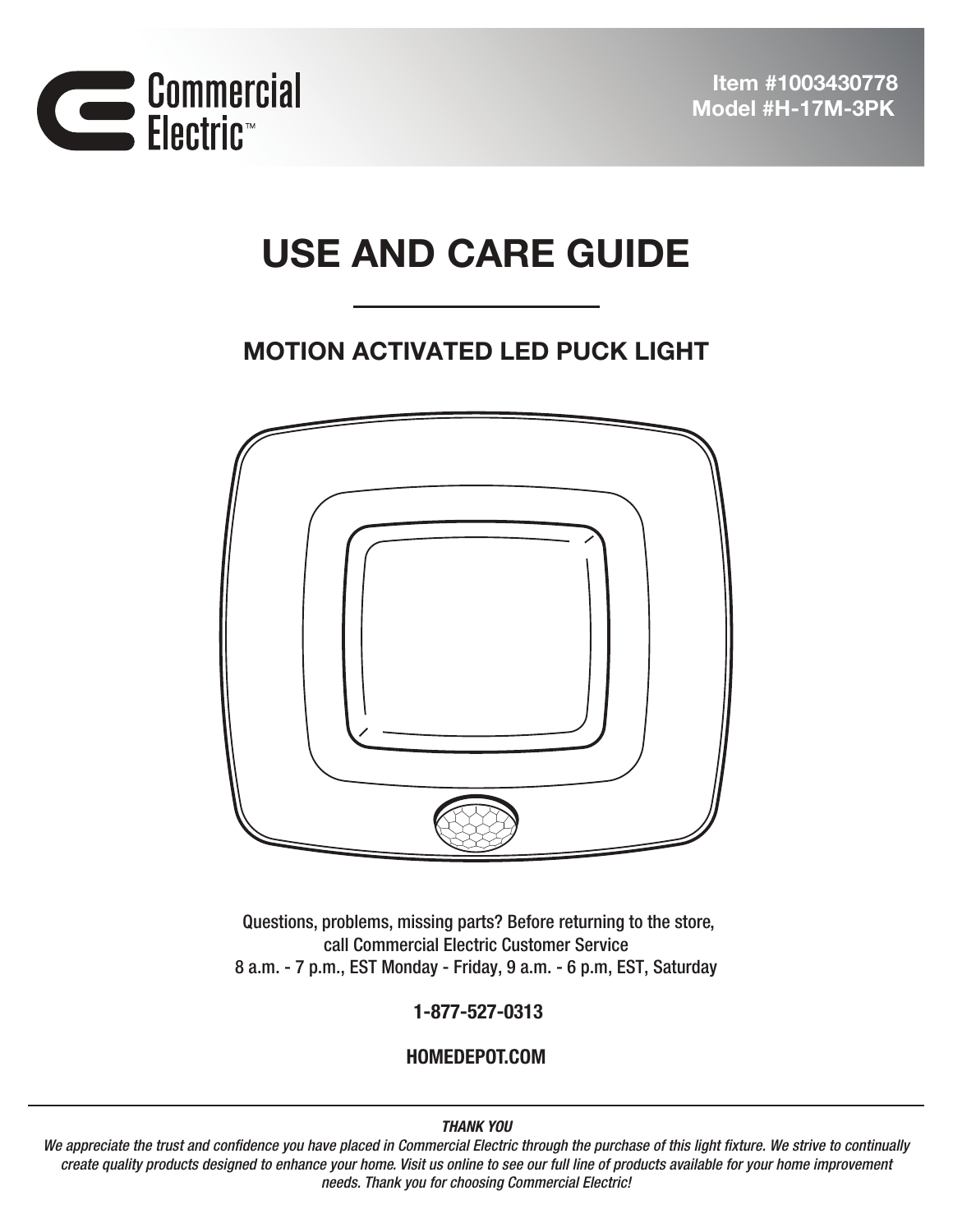# **Table of Contents**

#### **Table of Contents..........................................................2** Package Contents ...................................................................3 **Safety Information.........................................................2 Installation.................................................................... 4 Warranty.........................................................................2 Operation....................................................................... 5 Pre-Installation ................................................................3 Care and Cleaning ........................................................ 5**

# **Safety Information**

 $\Box$  Consult a qualified electrician if you have any electrical questions.

CAUTION: Be cautious of what surface the mounting disc is attached to, as it may remove paint or damage surface.

#### BATTERY PRECAUTIONS

- Use only the size and type of batteries specified.
- Always purchase the correct size and grade of battery most suitable for the intended use.
- Be sure to follow the correct polarity when installing the batteries as indicated in the battery compartment. Reversed batteries may cause damage to the device.
- Do not mix alkaline, standard (Carbon-Zinc), or rechargeable (Nickel Cadmium) batteries.
- Replace all batteries of a set at the same time. Do not mix old and new batteries.
- Clean the battery contacts and also those of the device prior to battery installation.
- Do not dispose of batteries in fire.
- Remove batteries if consumed or if product is to be left unused for an extended period of time.



WARNING: Modifications to this product not approved by the party responsible for compliance could void the user's authority to operate the product.

## **Warranty**

The manufacturer warrants this lighting fixture to be free from defects in materials and workmanship for a period of three (3) years from date of purchase. This warranty applies only to the original consumer purchaser and only to products used in normal use and service. If this product is found to be defective, the manufacturer's only obligation, and your exclusive remedy, is the repair or replacement of the product at the manufacturer's discretion, provided that the product has not been damaged through misuse, abuse, accident, modifications, alterations, neglect, or mishandling. This warranty shall not apply to any product that is found to have been improperly installed, set-up, or used in any way not in accordance with the instructions supplied with the product. This warranty shall not apply to a failure of the product as a result of an accident, misuse, abuse, negligence, alteration, faulty installation, or any other failure not relating to faulty material or workmanship. This warranty shall not apply to the finish on any portion of the product, such as surface and/or weathering, as this is considered normal wear and tear. The manufacturer does not warrant and specially disclaims any warranty, whether express or implied, of fitness for a particular purpose, other than the warranty contained herein. The manufacturer specifically disclaims any liability and shall not be liable for any consequential or incidental loss or damage, including but not limited to any labor / expense costs involved in the replacement or repair of said product.

Contact the Customer Service Team at 1-877-527-0313 or visit www.homedepot.com.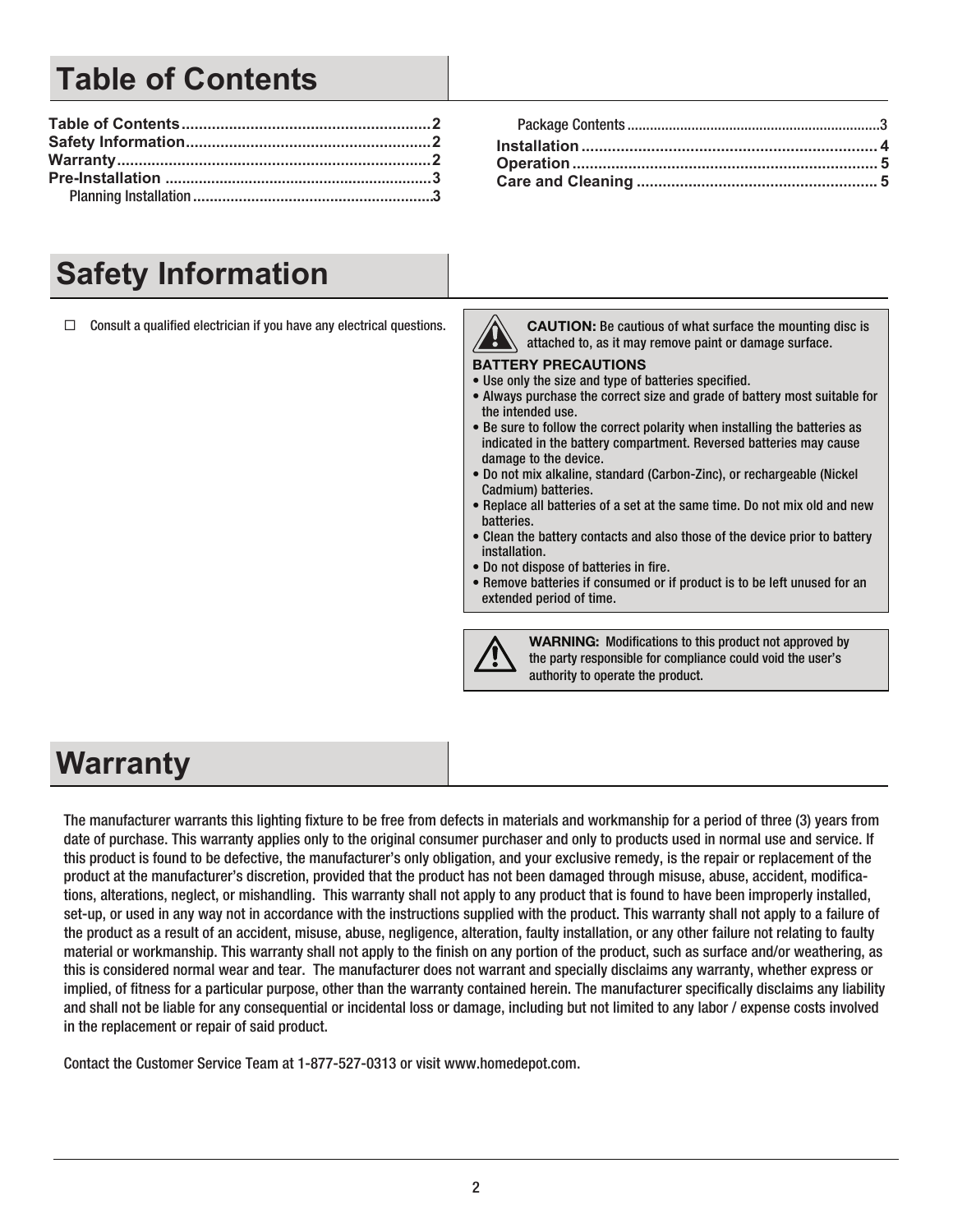# **Pre-Installation**

### PLANNING INSTALLATION

- $\Box$  Read all instructions before assembly.
- $\Box$  To avoid damaging this product, assemble it on a soft, nonabrasive surface, such as carpet or cardboard.
- $\Box$  Keep your receipt and these instructions for proof of purchase.

### HARDWARE INCLUDED



| Part | <b>Description</b>    | <b>Quantity</b> |
|------|-----------------------|-----------------|
| АΑ   | <b>Mounting screw</b> |                 |
| ВB   | Double-sided tape     |                 |

### PACKAGE CONTENTS



| Part | <b>Description</b> | <b>Quantity</b> |
|------|--------------------|-----------------|
|      | Light fixture      | υ               |
|      | <b>AAA Battery</b> | ч               |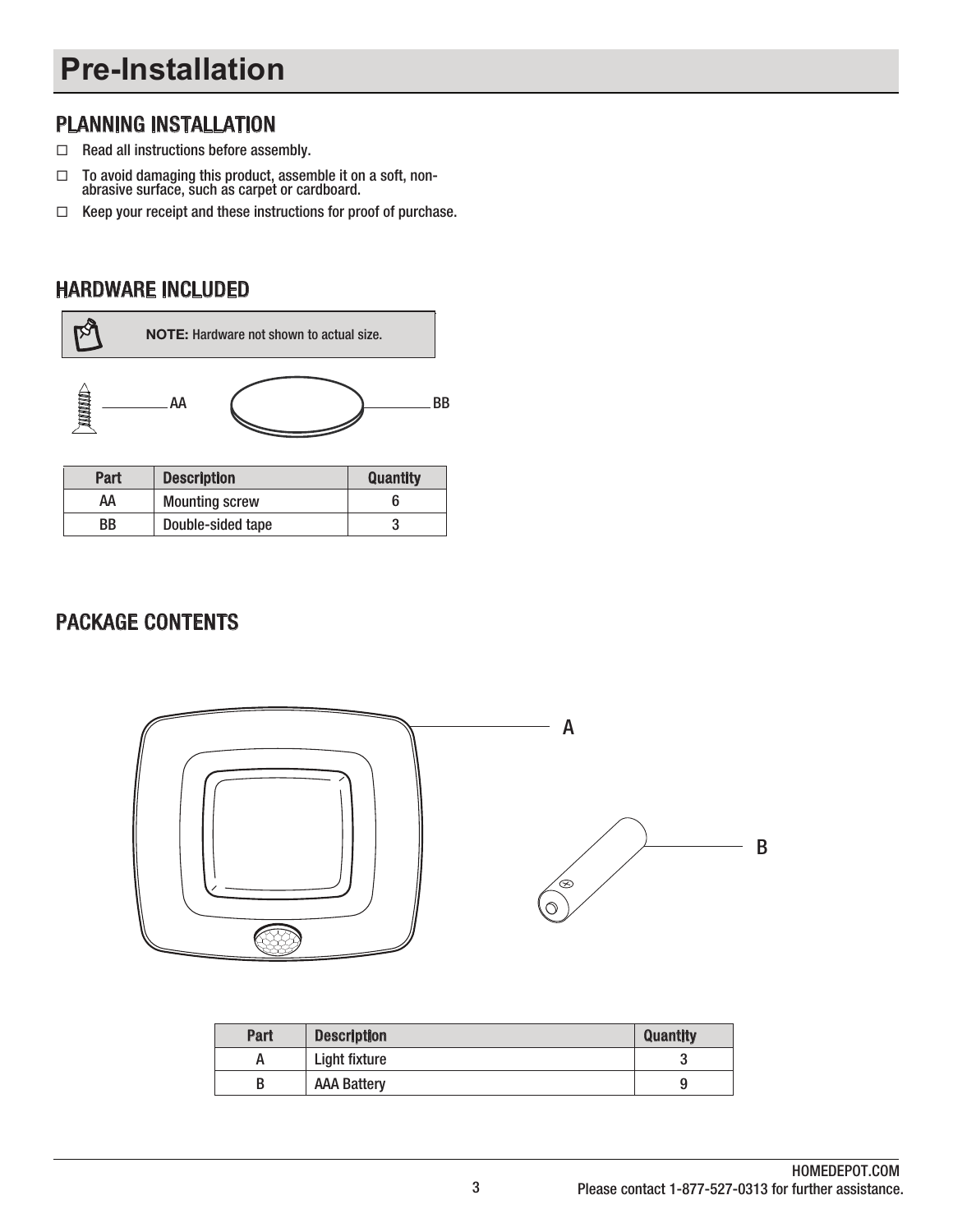# **Installation**

# **Replacing the batteries**

- $\Box$  If the LEDs appear to be dim, this is an indication that your batteries need to be replaced.
- $\Box$  Slide the puck light out of the mounting bracket and remove it.
- $\Box$  Remove the old batteries and insert three new AAA batteries (B). Be sure to match the polarity as shown in the diagram in the battery compartment.
- $\Box$  Replace the mounting bracket.







**CAUTION:** Do not mix battery types. Use only fresh batteries. Alkaline are recommended.

## Mounting with double-sided tape

NOTE: If you wish to mount the light with screws, proceed to Step 3.

- $\Box$  Check the location of where you want to place the puck light. Make sure it is clean and that there is no debris or dust.
- $\Box$  Remove the protective film from one side of the double-sided tape (BB) and apply to the center of the mounting bracket (battery door). Peel off the remaining protective film and press the mounting bracket firmly to the intended surface for 5 seconds.



**CAUTION:** Be cautious of what surface the double-sided tape  $\setminus$  is attached to, as it may remove paint or damage the surface.



# **Mounting with screws**

- $\Box$  Remove the mounting bracket (battery door) so that it can be used as a template for the screw holes. To do so, slide the light out of the mounting bracket.
- $\Box$  Drill two pilot holes in the location where you want to mount the puck light. Use the mounting bracket as a guide for the pilot holes.
- $\Box$  Place the screws in pre-drilled holes. Don't over tighten.
- $\Box$  Slide the puck light back on to the mounting bracket.



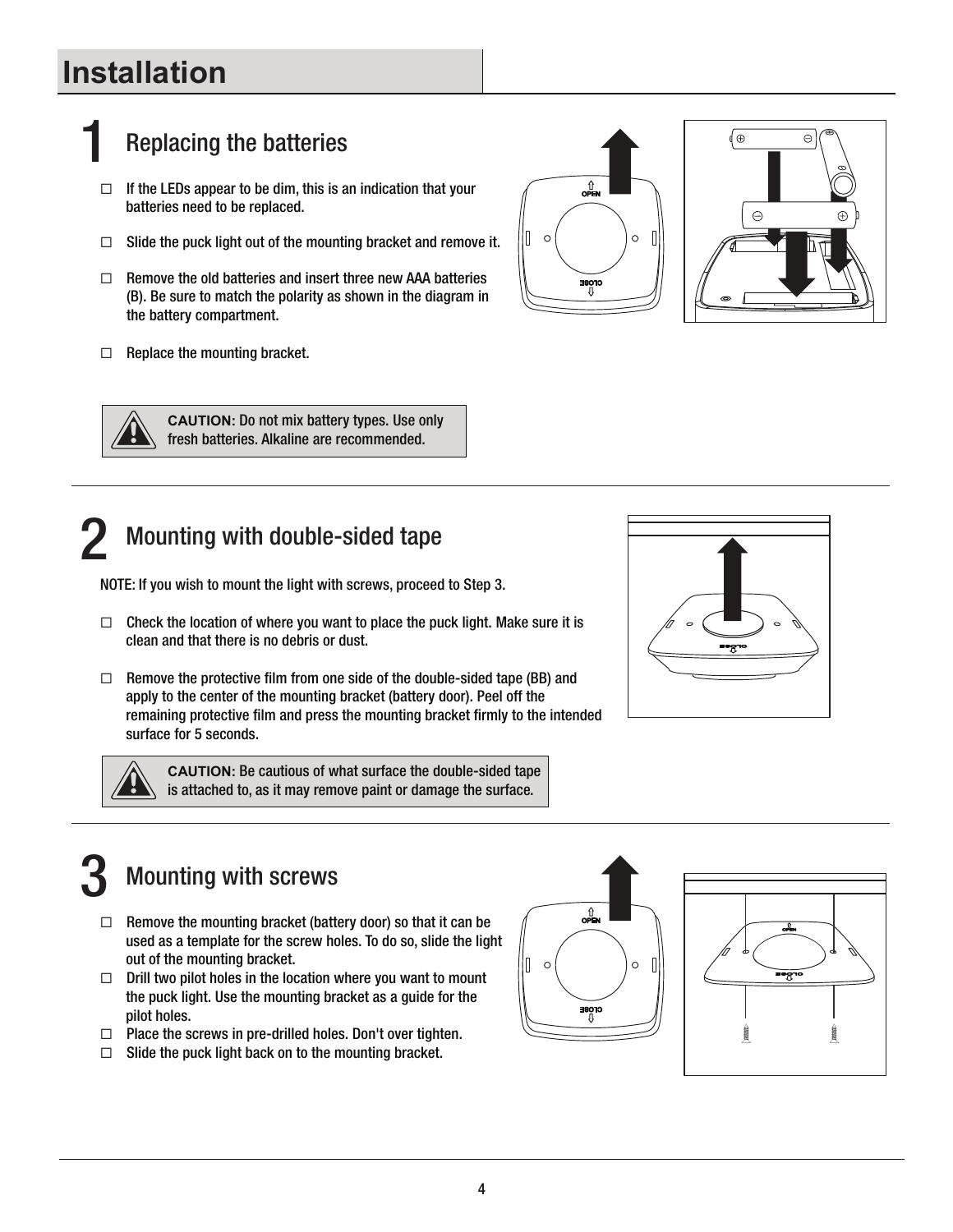# **Operation**

- Removing the tab
	- $\Box$  Remove the clear plastic tab by pulling away from the light.



# 2 Motion Sensor

 $\Box$  This product includes an automatic light sensor that allows Motion Sensor to only operate at night or in dark conditions. The light will turn ON automatically when motion is detected. The light will also shut OFF automatically, after 1 minute when no motion is detected. It detects motion approximate between 8.2 feet (2.5m) and 11.5 feet (3.5M) of the motion sensor.



# **Care and Cleaning**

- $\Box$  Clean the lamp with a soft, dry cloth.
- $\Box$  Do not use any cleaners with chemicals, solvents, or harsh abrasives.